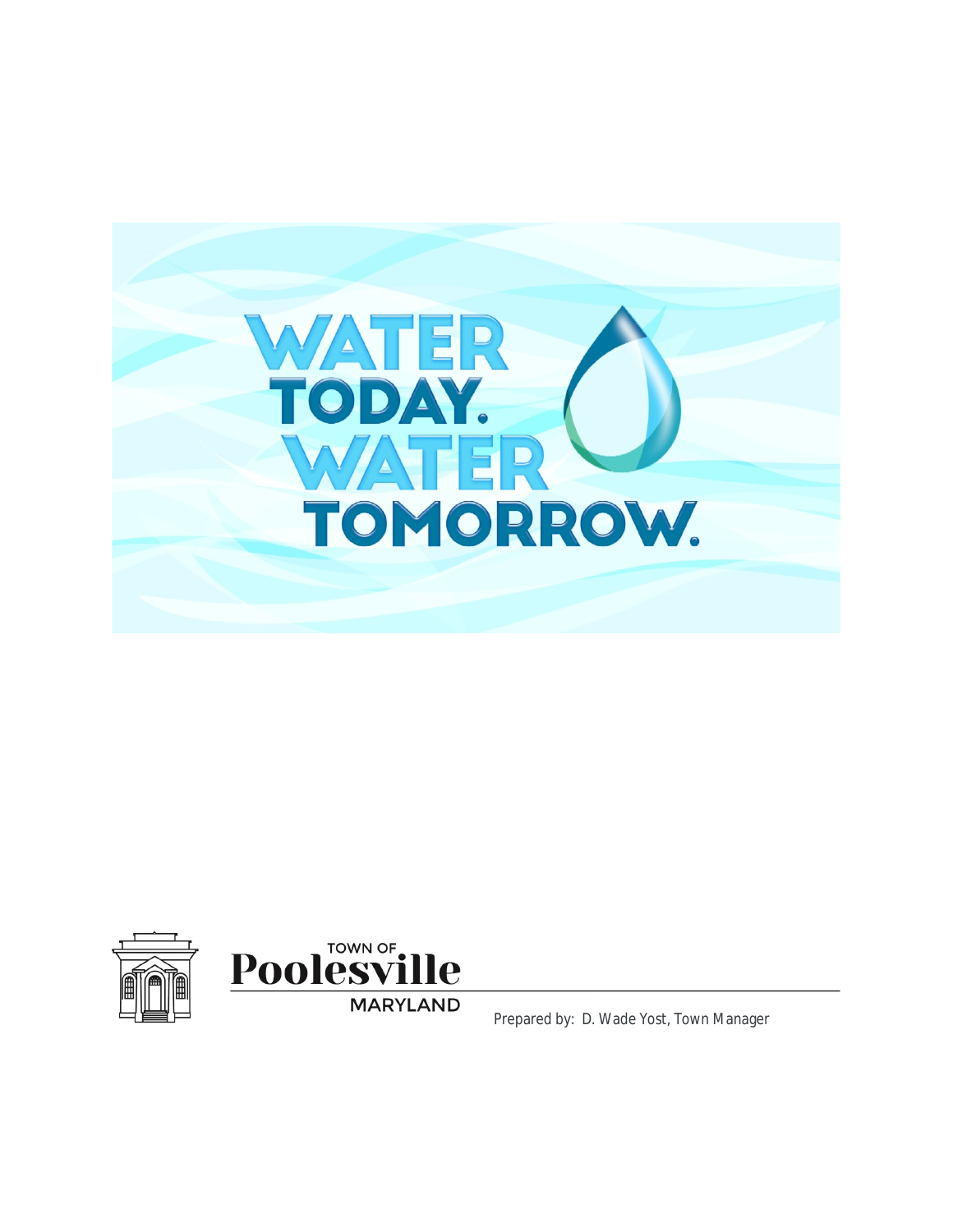# Poolesville's Water Supply Sustainability

Climate change, whether man-made or natural cycle, is projected to increased lengths of dry spells followed by heavy precipitation events. Currently, these severe weather cycles are observed in the West along with river-flow increases in the Midwest and the Northeast regions. Annual precipitation and very heavy precipitation events have increased nationally and are projected to further increase in our region. These fluctuations in weather patterns are expected to affect water demand, groundwater withdrawals, aquifer recharge, and potentially reducing groundwater availability in Maryland.

Poolesville relies on a number of State agencies that are involved with the protection of Maryland's groundwater resources, including the Maryland Department of the Environment (MDE). Through their Water Supply Program's Source Protection and Appropriation Division, they manage water withdrawals to ensure against unreasonable impacts on the water resource today and into the future. In partnership with MDE, we jointly consider risks, vulnerabilities, and opportunities associated with water and land use.

As with Poolesville, all water systems are better prepared through an ongoing process of assessing its vulnerabilities, developing and implementing adaptation measures to lessen expected impacts. Many of the recommended measures are "no-regrets" options defined as measures to strengthen the system's resilience and provide benefits under both current and potential climate change conditions.

Through efforts in the early 1990's to eliminate re-occurring water restrictions and preserve our most precious natural resource, many policies and well management practices were implemented providing mitigation strategies that are now being recommended by State agencies. During this time period the EPA approved the designation of our aquifer as a Sole Source Aquifer. This requires projects receiving federal funding to complete an Environmental Impact Statement. Information on the EPA Sole Source Aquifer Program can be found here:<https://www.epa.gov/dwssa>.

Water supply utilities can determine their climate change vulnerabilities based on location and system characteristics. To determine adaptation options, utilities are recommended to take the following steps: [1]

- 1. Evaluate current operating conditions in light of expected climate change impacts;
- 2. Integrate anticipated conditions under climate change into planning; and
- 3. Collaborate with other local utilities and/or regional planning agencies as a way to share knowledge and resources.
- 4. Adapt to changes in water availability... Manage the resource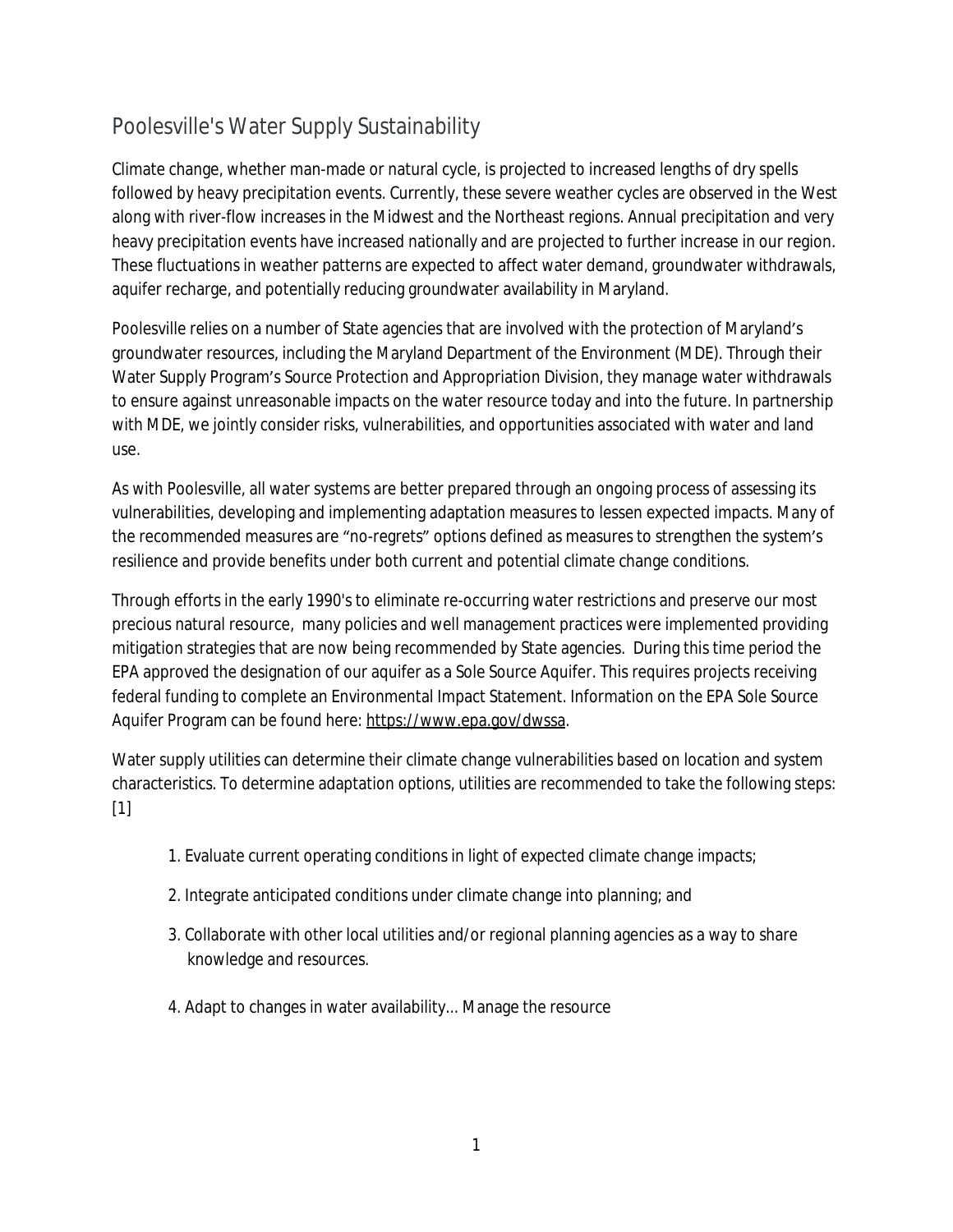### **Aquifer Management**

Aquifers in Maryland fall into two major types: unconsolidated Coastal Plain aquifers found east of the Fall Line (a geologic divide that generally coincides with the Interstate 95 corridor), and hard rock aquifers found in the western part of the State.

Poolesville resides in the Piedmont region, where aquifers consist largely of fractured, consolidated bedrock. Successful groundwater production is dependent upon the size and number of water-bearing fractures encountered at a particular well site. Ground water in this region is derived from rain and snow that falls within the watershed where the well is located. [2]

With assistance from the Maryland Department of the Environment (MDE), The Town reviewed and calculated the potential water supply from existing and proposed well sources. A theoretical water availability assessment utilizing rainfall and acreage within the corporate boundaries was conducted by the MDE. It was determined that the groundwater availability was more than adequate to meet the Town's population projections of 6,500.

MDE's Water Supply Program (WSP) has the responsibility of minimizing groundwater withdrawal impacts through the Water Appropriations and Use Permitting process. Evaluation of Water Appropriations and Use Permits typically include:

- Demand analysis, aquifer testing,
- Fracture trace analysis,
- Water level monitoring,
- Evaluation of water balance, and
- Other similar investigations.

Groundwater data and modeling are also used in the evaluation. The MDE's review criteria are applied to determine whether the amount of water requested is reasonable for the proposed use, and whether the proposed use will adversely impact the resource or other users. Through the permit review process, the WSP attempts to assure that groundwater withdrawals do not exceed the sustained yield of the State's aquifers. [3]

Poolesville is divided into four watersheds. Withdrawal permits from each of these watersheds are based on data from the MDE Water Supply Program study completed in 2000. The estimated annual average base flow (effective recharge) in the nearest representative Triassic basin (Monocacy River @ Bridgeport) is 461 gallons per day (GPD)/avg/ac (6.2 in/yr), with an estimated drought year (1-in-10) baseflow of 290 GPD/ac (3.9 in/yr). When amounts are deducted for maintenance of a seasonal low stream flow (7 GPD/avg) and a 10% reduction for impervious surfaces is made, the amount of theoretical ground water available in each watershed is calculated. [4]

The table below displays the calculations from the 2000 MDE study. It included Well 10 and future Well11; however, subsequent to Well 10 construction, it developed iron bacteria and is currently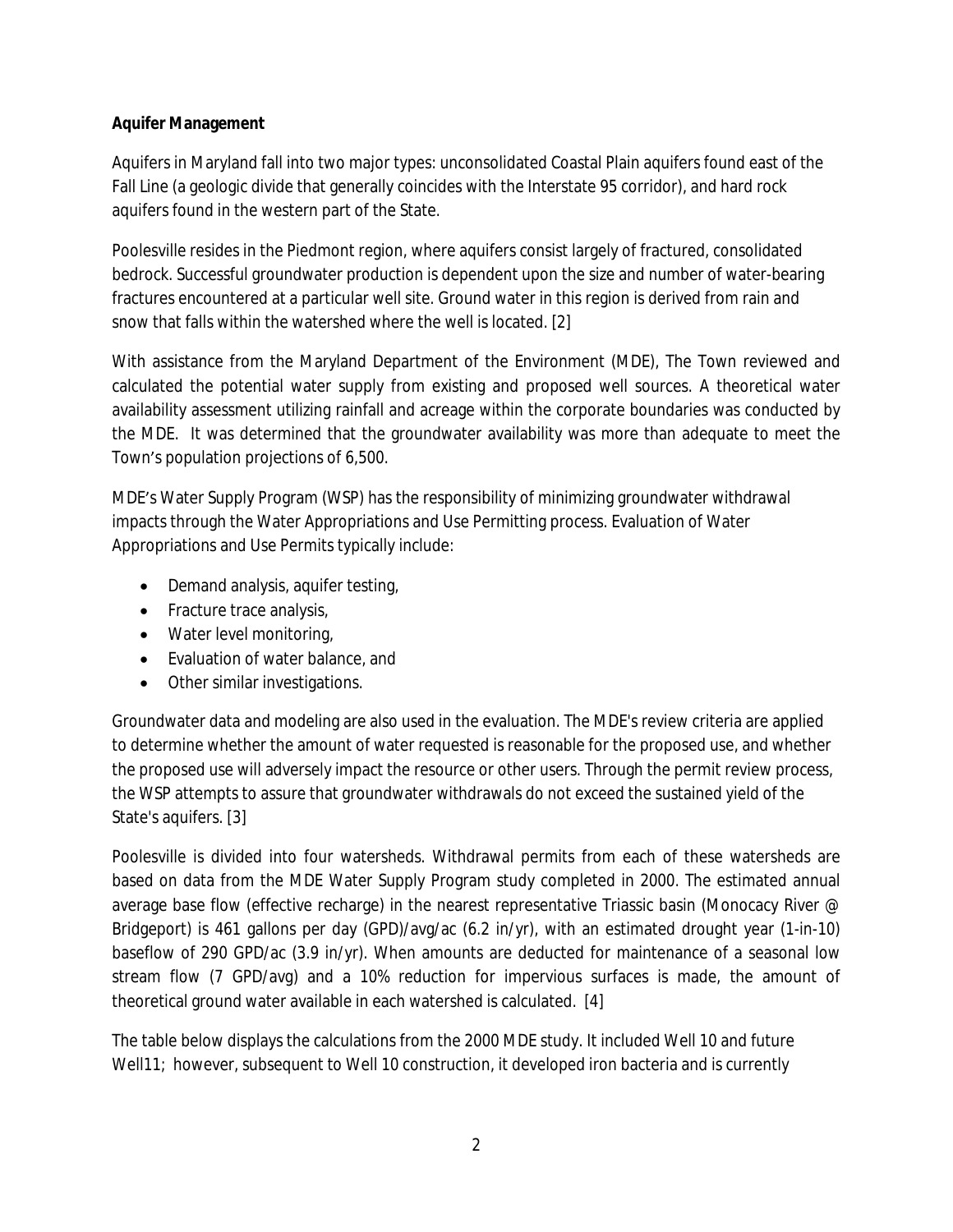offline. Well 11 is budgeted for construction in the spring of 2017, and water sample analyses have indicated that it is of high quality and will need only the minimal treatment.

Well 14 has been drilled, permitted and scheduled to be brought online late in 2017. Current plans are to rebuild nearby Well 4 and provide radon removal treatment for both wells at the single site. Well 15 has been drilled, but won't be brought online until sometime in the future. All wells are strategically located throughout Town to reduce drawdown interference between sites. The total of the four watershed appropriation permits are 650,000 gpd for an annual daily average and 910,000 gpd for the daily average of the month of maximum use.

| Watershed             | Area    | "Theoretically" | Permitted     | Permitted      | Well       | Permittable    |
|-----------------------|---------|-----------------|---------------|----------------|------------|----------------|
|                       | (acres) | Available       | Average Daily | Average Daily  | Capacity ( | Average Daily  |
|                       |         | groundwater     | Allocation    | Allocation for | GPD)       | Groundwater    |
|                       |         | (GPD)           | on a yearly   | Max. Month     |            | Remaining      |
|                       |         |                 | basis (GPD)   | (GPD)          |            | (GPD)          |
| Horsepen Branch       |         |                 |               |                |            |                |
| (Wells 2, 4, 6, 8,    | 588     | 149,000         | 293,000       | 388,000        | 648,000    | $\overline{0}$ |
| 11 & 814              |         |                 |               |                |            |                |
| <b>Broad Run</b>      | 551     | 140,000         | 47,500        | 66,600         | 66,600     | 92,500         |
| (Well 12)             |         |                 |               |                |            |                |
| Dry Seneca Creek      | 973     | 247,000         | 194,500       | 273,400        | 303,400    | 52,500         |
| (Wells 3 5 & 13)      |         |                 |               |                |            |                |
| <b>Russell Branch</b> | 450     | 115,000         | 115,000       | 182,000        | 352,800    | $\Omega$       |
| (Wells 7, 9 & 10)     |         |                 |               |                |            |                |
| Totals                | 2,562   | 651,000         | 650,000       | 910,000        | 1,370,800  | 145,000        |

In 2001, the Commissioners adopted a well field management plan. The plan provides for several additional redundant wells to be brought online, creating an accessible storage within the aquifer. In theory, the well field will be capable of producing well over the MDE withdrawal permit; however, pumping in excess of the MDE permit would negatively impact the aquifer.

This type of well field management reduces the drawdown and amount of water withdrawn from each well, while increasing overall well sustainability. When a well is overdrawn, water producing fractures become exposed to air creating a calcification process and can reduce the overall well yield. The ability to produce in excess of the withdrawal permit builds redundancy into the system for emergencies such as pump failures or contamination of other wells. The philosophy of withdrawing 650,000 GPD from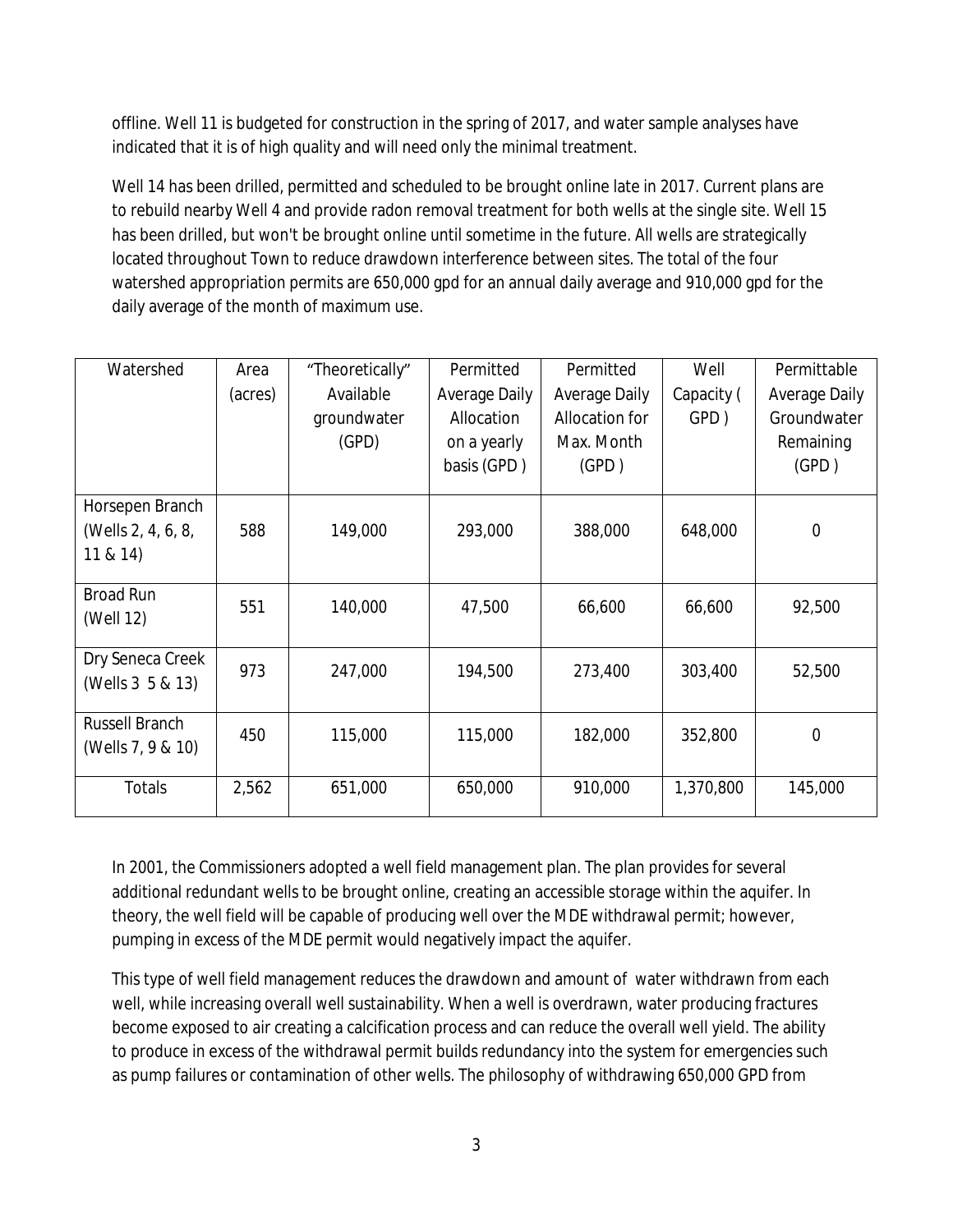multiple wells rather than a few has proven to protect well yields and overall sustainability of the aquifer.

## **Well Management**

MDE's Water Supply Program Office has been closely involved with Poolesville's efforts to develop adaptive approaches to protect the long term viability of each well and address the potential impact of drought conditions on its water resources. The Town has used:

- flow testing
- water level monitoring
- continuous pumping of individual wells during drought conditions while maintaining static water levels

As well pumps have been replaced; we have consulted with State and consultant hydrologists to determine the optimum depth at which to set each well's pump. This combined with the installation of flow regulating valves, enables us to attain the most efficient and sustainable pumping rate, and prevent the dewatering of the water bearing fractures. This is another example of proactive aquifer storage management.

In accordance with MDE's established protocol/analysis regime for all water suppliers, water quantity and quality monitoring occurs on a daily basis. Current analyses confirm that all of our wells, except for 2, 7, and 9, are continuing to produce high quality water requiring only minimal treatment (chlorine). With respect to Well 2, MDE determined that it was under the influence of surface water and requires cartridge filtration. Wells 7 & 9 had elevated levels of radionuclides, and the shared well house was constructed with radionuclide and radon removal treatment units.

#### **Demand Management**

Demand management strategies can include a variety of options, such as:

- Reducing losses from leakage,
- Implementing rate structures or rate surcharges that encourage customers to conserve,
- Providing incentives for customers to install low-flow fixtures or appliances,
- Working individually with large-volume users to identify potential water savings, and
- Using public outreach and education to encourage consumers to conserve water. [2]

Demand management is a means for extending water supplies and delaying or eliminating the need to develop new sources. Sound water use practices reduce the amount of stress that we place on our resources, both by limiting water withdrawals and by decreasing wastewater discharges. Managing demand is one important and relatively inexpensive alternative that water suppliers can use to protect their water supply.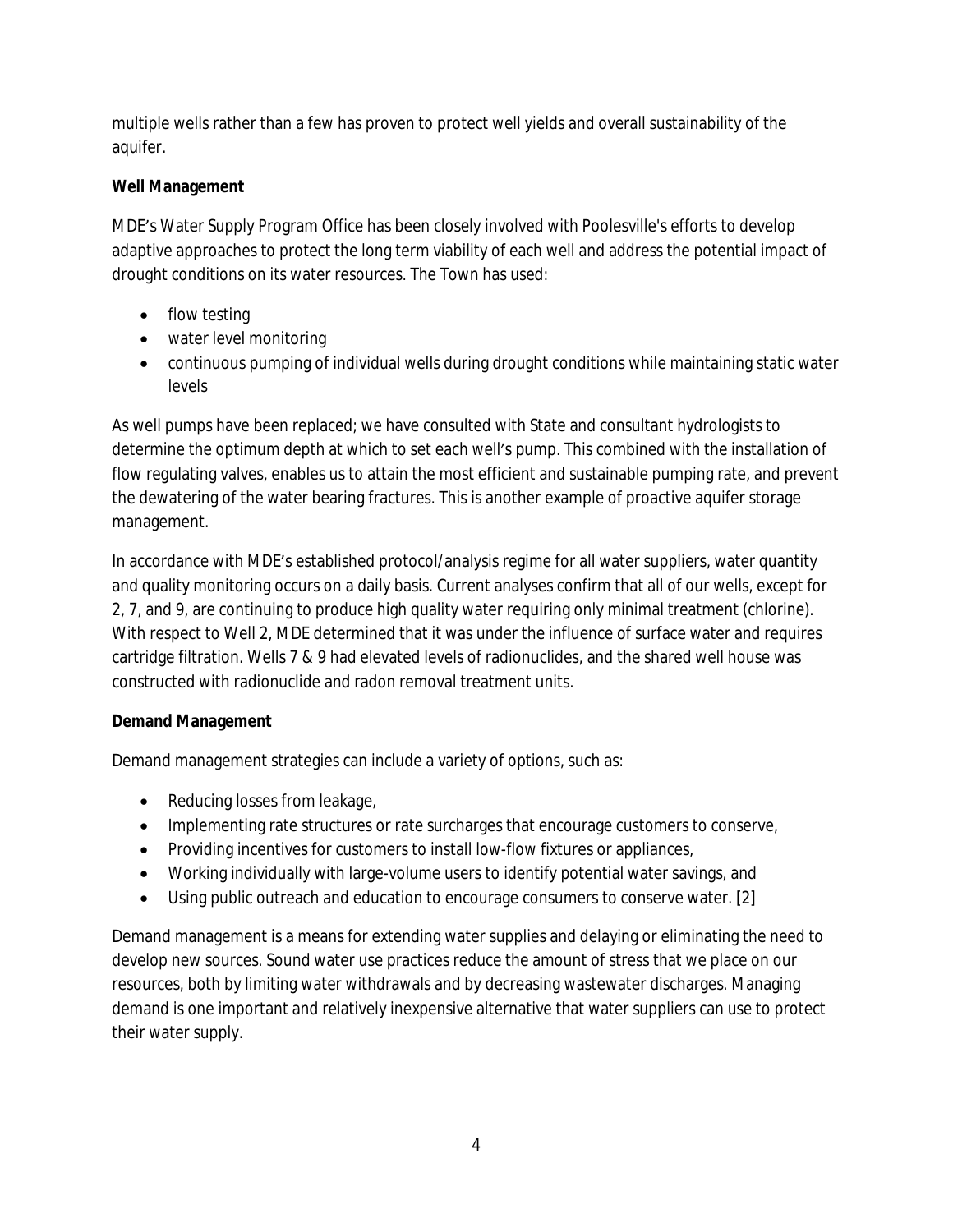Poolesville has partnered with Maryland Rural Water Association and implemented a water leak detection program. The program has been in effect for nearly 20 years and very successful. Identifying and repairing water leaks in public mains with specialized equipment minimizes water loss.

The Town's yearly Water Audit, preformed by an independent auditor, correlates billing information with actual pumping data to determine actual losses. By calculating water used and known losses, such as main breaks, fires or faulty meters, we can determine our system's integrity, and develop a plan and budget for remedial action.

The Town has utilized a tiered water rate structure for many years. For high end users, the tiered system applies a premium rate over lower end users, i.e., the more you use the higher the rate. This structured rate system is widely used and does encourage conservation.

#### **Green Infrastructure**

Managing stormwater using techniques such as rain gardens, porous pavement, and bio-swales helps to slow and filter runoff, increases groundwater recharge, and improve aquifer resiliency today and into the future. Green infrastructure practices can help communities prepare for and manage the effects of climate change effects and reduce losing valuable water that could be used or stored for use when it is needed most.

EPA recently conducted an analysis of the value of groundwater recharge that could be achieved through small storm retention alternatives for new development and redevelopment. The study found that stormwater retention requirements applied nationwide could lead to replenishment of groundwater reserves and stream flow. [5]

Maryland and Montgomery County through local stormwater management regulations, require that green infrastructure be implemented through retention or other requirements. In all cases, the Town and County work with developers to identify ways that green infrastructure, such as pervious pavement or bio-swales, can be incorporated into a development plan to maximize environmental and community benefits. Montgomery County Permitting Services provide design assistance and facilitate plan reviews and approvals for stormwater management plans that include green infrastructure.

Several of the Town's housing developments have incorporated these quantity and quality control techniques. From stormwater swales and ponds in the older subdivisions and Brightwell Crossing to the newly approved Westerly 7 subdivision that uses both bio-swales and pervious pavement, incorporating these key components is a critical tool for enhancing climate resiliency. All future developments or redevelopment projects should incorporate these types of mitigation measures. The Planning Commission should ensure that this remains as part of Poolesville's long-range water planning efforts.

#### **Forest Conservation**

In the past, the Town has accepted Forest Conservation fee-in-lieu's for some development projects. A fee-in-lieu is a mechanism in which a developer can pay a per square foot fee instead of planting trees.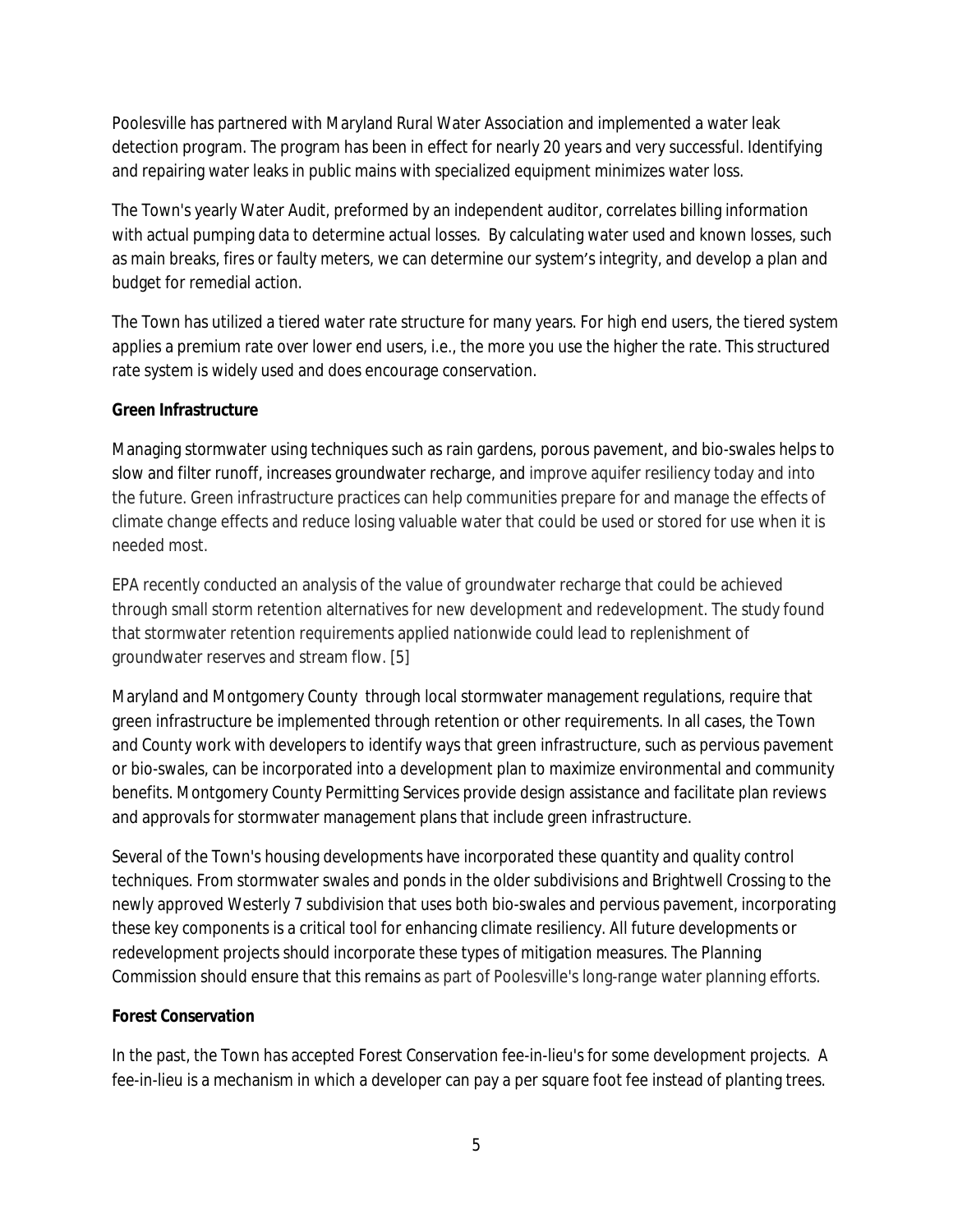Recently, the Planning Commission has taken a position of not accepting a fee-in-lieu and requiring onsite and offsite mitigation. The Planning Commission should consider codifying this position.

## **Population beyond 6,500**

Poolesville has established a population cap of 6,500. Estimations using 3.2 persons per household suggests the current population approximately 5,500. Maryland State Planning Data reported a 5,201 population figure in 2015.

Any increase in the population cap must begin with the Town's Comprehensive Plan. The Plan is a multiyear vision and roadmap guiding or Town's decisions on population, where to build new homes, traffic issues and capital investments. The development of a comprehensive plan is the primary job responsibility of the Planning Commission. Whether the plan is labeled comprehensive or master, we are describing the same thing: putting down on paper the hopes, dreams, and aspirations a community holds for itself.

The drafting phase of the Comprehensive Plan can last over a year and include community meetings or public forums. State law requires public hearings before the draft plan can be adopted. Once adopted by the Planning Commission, the plan is forwarded to the Commissioners for consideration and final adoption.

When discussing a population increase, several factors must be evaluated:

- Wastewater capacity,
- Water capacity,
- Water storage capabilities,
- Land use impacts, and
- Above all else, **can the aquifer support additional growth?**

Expansion of any of the above requires State approval and will most likely involve rezoning, annexations, public works projects and the following:.

- An evaluation of how additional development beyond the current population cap could impact the hydrology of the area
- An increase in the water supply would necessitate the expansion of the permit and the theoretical recharge area. The only way to accomplish this is through annexation of land.
- Water supply infrastructure such as the storage tanks would need additional capacity for fire protection.
- An expanded wastewater treatment plant discharge would need to be increased which would require an expansion of the facility, and most likely additional nitrogen reduction treatment technologies to further reduce nitrogen loadings.